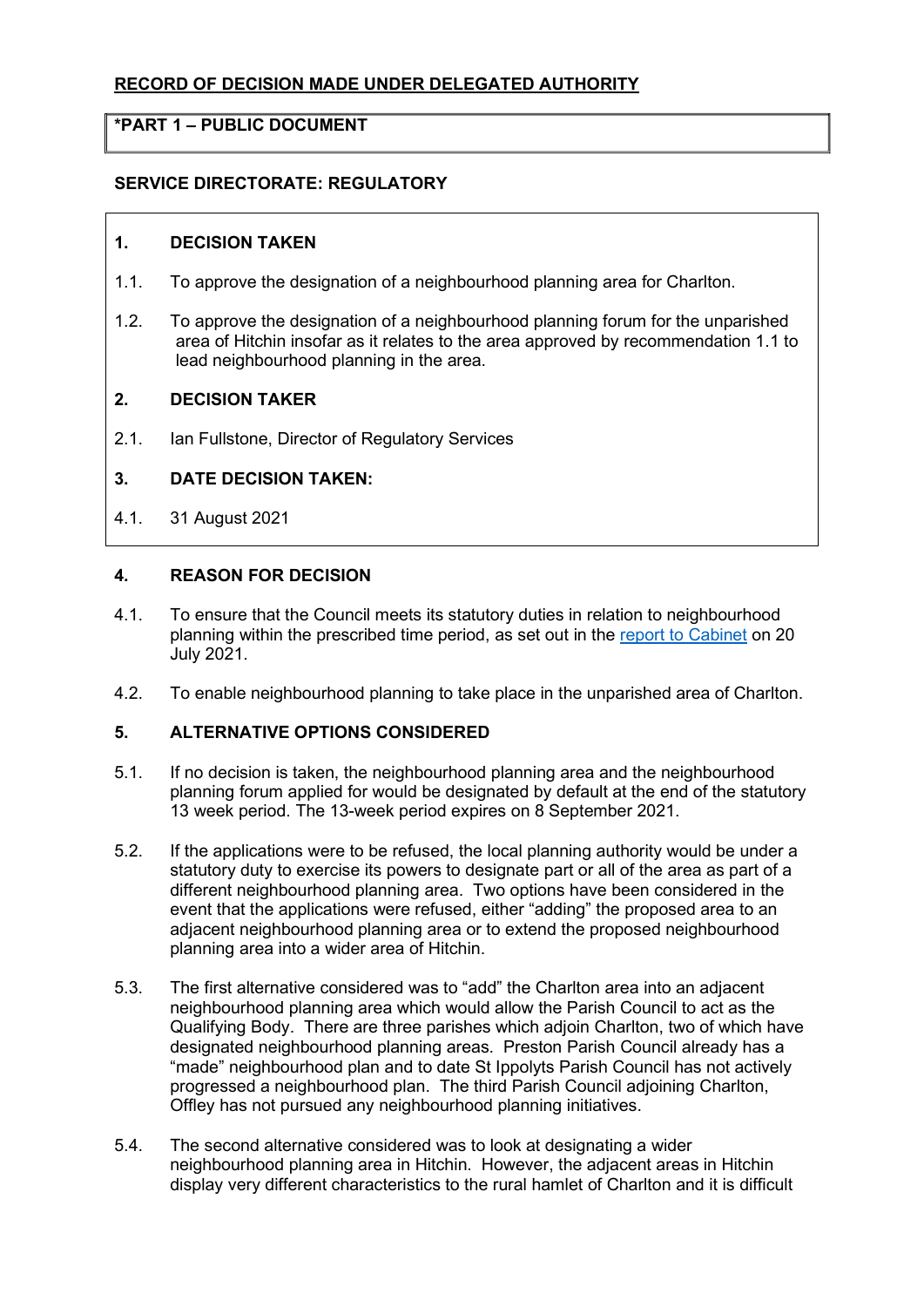to determine which parts of Hitchin would be appropriate to include in a coherent neighbourhood planning area for Charlton.

5.5. These alternatives are therefore not recommended.

### 6. CONSULTATION (INCLUDING THE EFFECT ON STAKEHOLDERS, PARTNERS AND THE PUBLIC)

- 6.1. As set out in the report to Cabinet on 20 July 2021, public consultation took place on the two applications between 9 June and 21 July 2021. This consultation included local councillors for Hitchin, statutory consultees, local community and voluntary organisations, developers and landowners.
- 6.2. The consultation period ended on 21 July 2021. In total, 10 representations were received, two in full support of the applications and eight made no comment on the application but included general advice to be considered in preparing a neighbourhood plan. The representations have been published and are available to view online.

# 7. FORWARD PLAN

7.1 This decision is not a key Executive decision and has therefore not been referred to in the Forward Plan.

### 8. BACKGROUND/ RELEVANT CONSIDERATIONS

- 8.1. The Charlton Society Neighbourhood Forum (CSNF) submitted applications to designate a neighbourhood planning forum and a neighbourhood planning area in May 2021, the documentation is available to view on the website and noted in the background papers 1 - 3. Consultation on the applications was undertaken between June and 21 July 2021.
- 8.2. A report was considered by Cabinet at the meeting on 20 July 2021, before the close of the consultation period. The report sets out the details of the applications for the designation of a neighbourhood planning area and a neighbourhood planning forum for Charlton. The report is attached as Appendix A.
- 8.3. As set out in paragraph 6.2 above, there were 10 responses received to the consultation. Two of these responses were in full support of the application whilst the other representations made no direct comment on the applications but offered general advice on neighbourhood plan preparation.
- 8.4. As described in the report to Cabinet, the proposed neighbourhood planning area is considered to meet the spatial and geographical criteria set out in the neighbourhood planning guidance.
- 8.5. Given the small size of the area applied for, officers have also explored the idea of "adding" Charlton into the neighbourhood planning area designated for St Ippolyts. However, the CSNF believes that Charlton has a unique edge of town, rural character which could not be successfully included in a wider neighbourhood planning area, particularly as St Ippolyts Parish Council are not actively preparing a neighbourhood plan at the moment.
- 8.6. As set out in the Cabinet report there was some concern about whether the CSNF could demonstrate that the requirements for the membership of a neighbourhood forum could be met in terms of the number of people involved in the CSNF. Officers have discussed this further with the CSNF and as a result, the CSNF have submitted a list of the members of the Forum which meets the criteria set out in the section 61F(5) of the Town and Country Planning Act 190 as applied to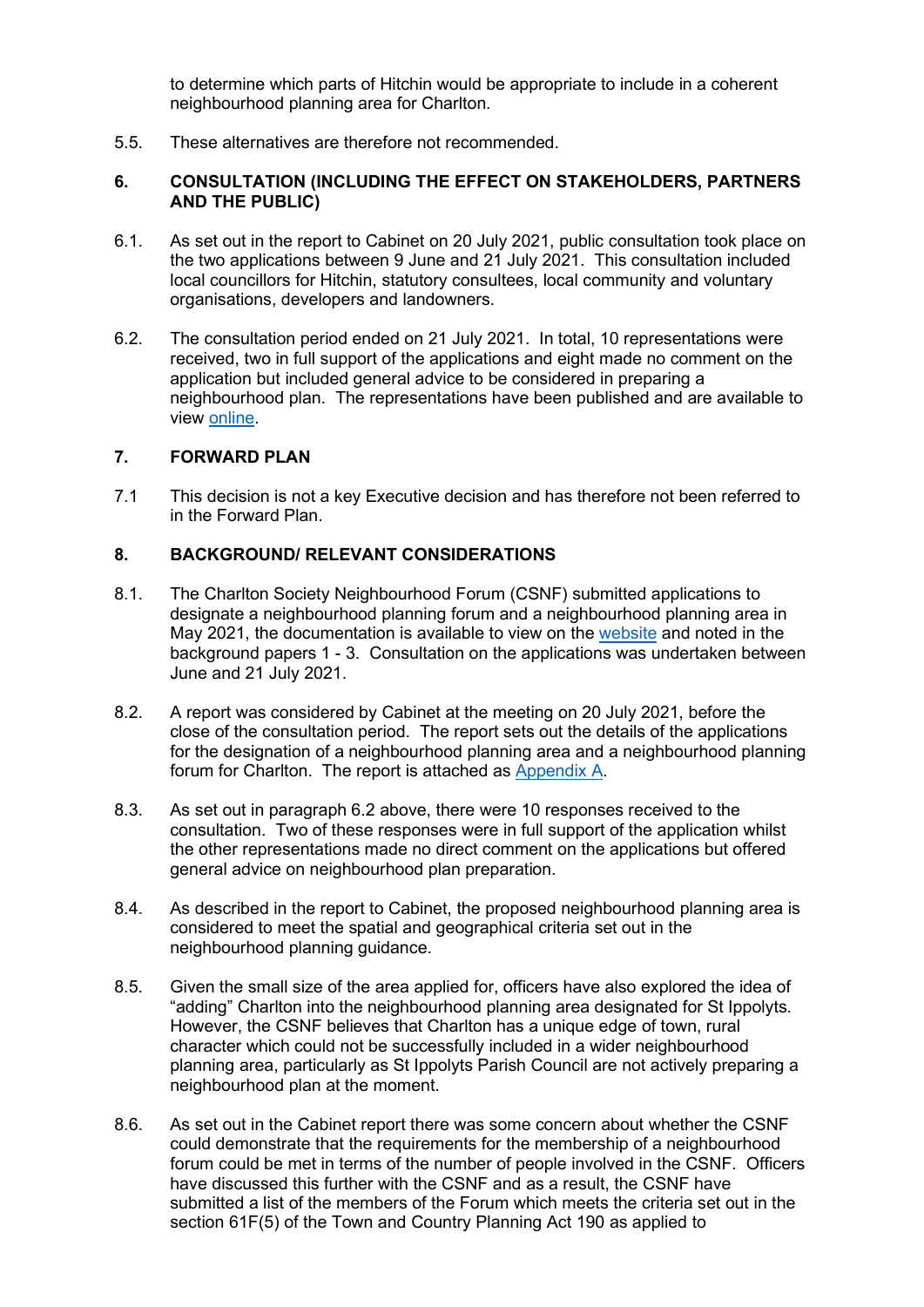neighbourhood plans by section 38A of the Planning and Compulsory Purchase Act 2004. The list includes residents from the area with support from a business operator and one of the local ward councillors.

- 8.7. The designation of a neighbourhood planning forum lasts for 5 years, after which time the designation will expire.
- 8.8. In light of the above factors, it is recommended that the neighbourhood planning area and neighbourhood planning forum applied for are approved as:
	- The small settlement of Charlton is well defined and the proposed neighbourhood planning area reflects this together with the surrounding farmland;
	- The historic character of the hamlet is recognised in that most of the settlement is within the conservation area; and
	- The proposed neighbourhood planning area is defined by recognisable physical features, including the A505, A602 and public rights of way; and
	- There is a network in the area of community based groups to help prepare a neighbourhood plan.

# 9. LEGAL IMPLICATIONS

- 9.1. Authority for the Director of Regulatory Services to make the decision on the designation of the Charlton neighbourhood planning area and the designation of the Charlton Society Neighbourhood Forum to act as the Qualifying Body for the purposes of neighbourhood planning was resolved by Cabinet on 20 July 2021.
- 9.2. Section 61F (5), (6) and (7) of the Town and Country Planning Act 1990 as applied to neighbourhood plans by section 38A of the Planning and Compulsory Purchase Act 2004 states that a local planning authority can designate a neighbourhood planning forum, sets out the conditions that must be met and if an application to designate a neighbourhood forum is refused states that the local planning authority must set out its reasons.
- 9.3. Section 61F (8) of the Town and Country Planning Act 1990 as applied to neighbourhood plans by section 38A of the Planning and Compulsory Purchase Act 2004 states that the designation of a neighbourhood planning forum ceases to have effect at the end of 5 years.
- 9.4. Section 61G F (5) of the Town and Country Planning Act 1990 as applied to neighbourhood plans by section 38A of the Planning and Compulsory Purchase Act 2004 states that if a local planning authority refuse the application because it is considered that the area is not appropriate to be designated, the authority must exercise their power of designation to secure some or all of the specified area forms part of one or more areas designated as neighbourhood areas.
- 9.5. The Neighbourhood Planning (General) and Development Management Procedure (Amendment) Regulations 2016 requires that the local planning authority must determine the application for a neighbourhood planning forum within 13 weeks from the start of the consultation period.

### 10. FINANCIAL IMPLICATIONS

10.1. The Ministry of Housing, Communities and Local Government have announced that that a local authority can apply for a grant of £5,000 for designating a neighbourhood planning forum, up to a maximum of five neighbourhood planning forums. No neighbourhood planning forums have been designated in the district because other neighbourhood plans have been undertaken by Parish Councils.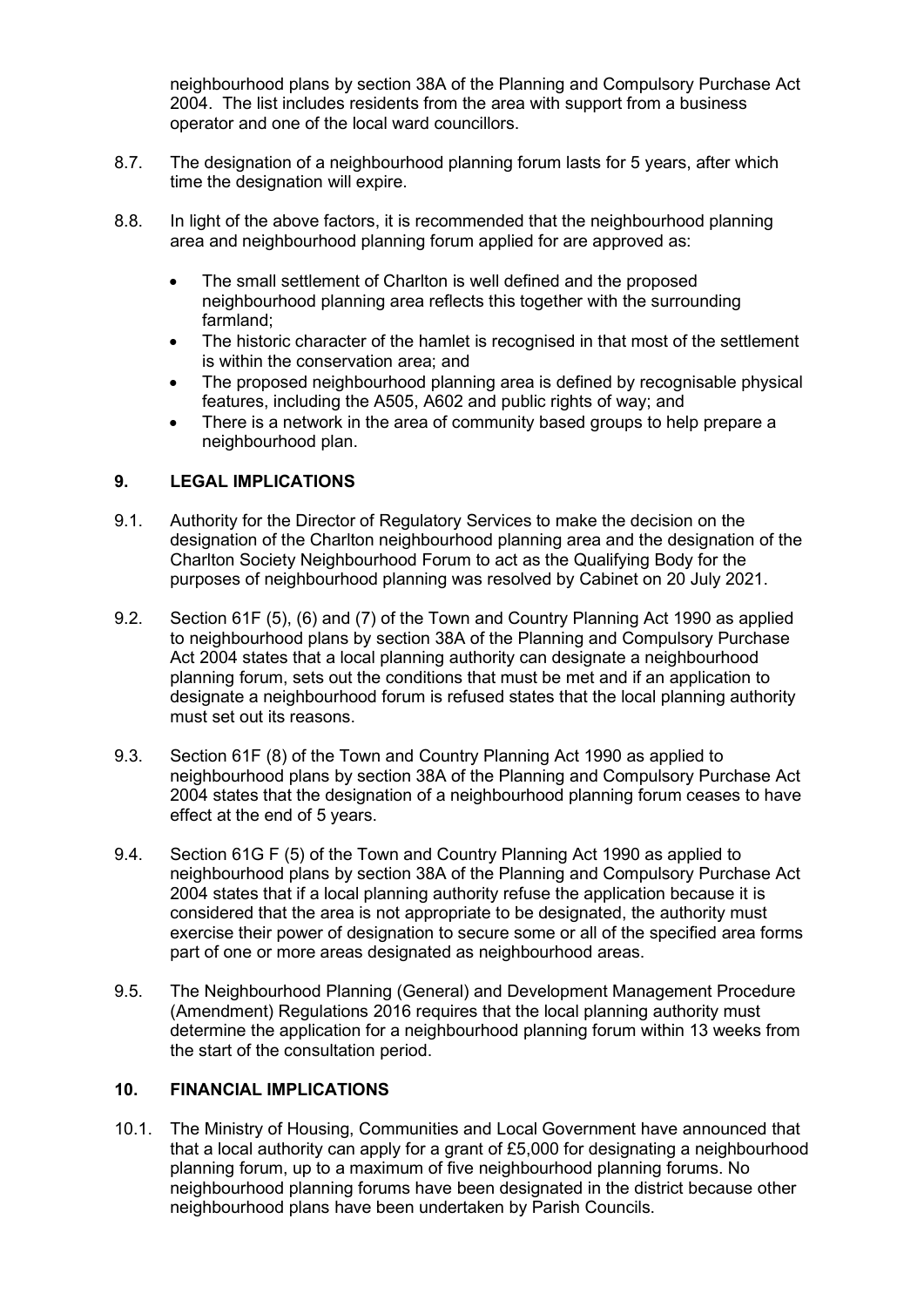10.2. If a neighbourhood planning forum is designated, the £5k grant from central government will be used to offset any costs incurred from helping the forum to prepare a neighbourhood plan and to undertake any public consultation. Any unspent grant funding remaining will be transferred to the Neighbourhood Plan earmarked reserve and ringfenced for any future neighbourhood plan expenditure.

# 11. RISK IMPLICATIONS

- 11.1. The Council's new risk Management Framework specifies that we will now actively manage and monitor risks scoring 4 or higher on the risk matrix.
- 11.2. The Local Plan holds a current risk score of 9. In relation to this report, the preparation of a neighbourhood plan could provide a policy framework for planning proposals for the proposed neighbourhood planning area.

# 12. EQUALITIES IMPLICATIONS

- 12.1 In line with the Public Sector Equality Duty, public bodies must, in the exercise of their functions, give due regard to the need to eliminate discrimination, harassment, victimisation, to advance equality of opportunity and foster good relations between those who share a protected characteristic and those who do not.
- 12.2 There are not considered to be any direct equality issues arising from this report. Future individual schemes or considerations may well be subject to appropriate review to ensure they comply with latest equality legislative need. Any risks and opportunities identified will also be subject to assessment for impact on those that share a protected characteristic.

# 13. SOCIAL VALUE IMPLICATIONS

13.1 The Social Value Act and "go local" policy do not apply to this decision.

### 14. ENVIRONMENTAL IMPLICATIONS

- 14.1. There are no known Environmental impacts or requirements that apply to this report.
- 14.2. When a neighbourhood planning forum and neighbourhood planning area are designated, the District Council, as "responsible authority" would determine if a neighbourhood plan would have significant environmental effects.

### 15. HUMAN RESOURCE IMPLICATIONS

15.1 There are no human resource implications.

### 16. BACKGROUND PAPERS

- 16.1. Charlton Society application to designate a neighbourhood planning forum and neighbourhood planning area
- 16.2. Charlton Society Constitution
- 16.3. Charlton Map of the proposed neighbourhood planning area

### 17. APPENDICES

17.1 Appendix A – Cabinet report - 20 July 2021